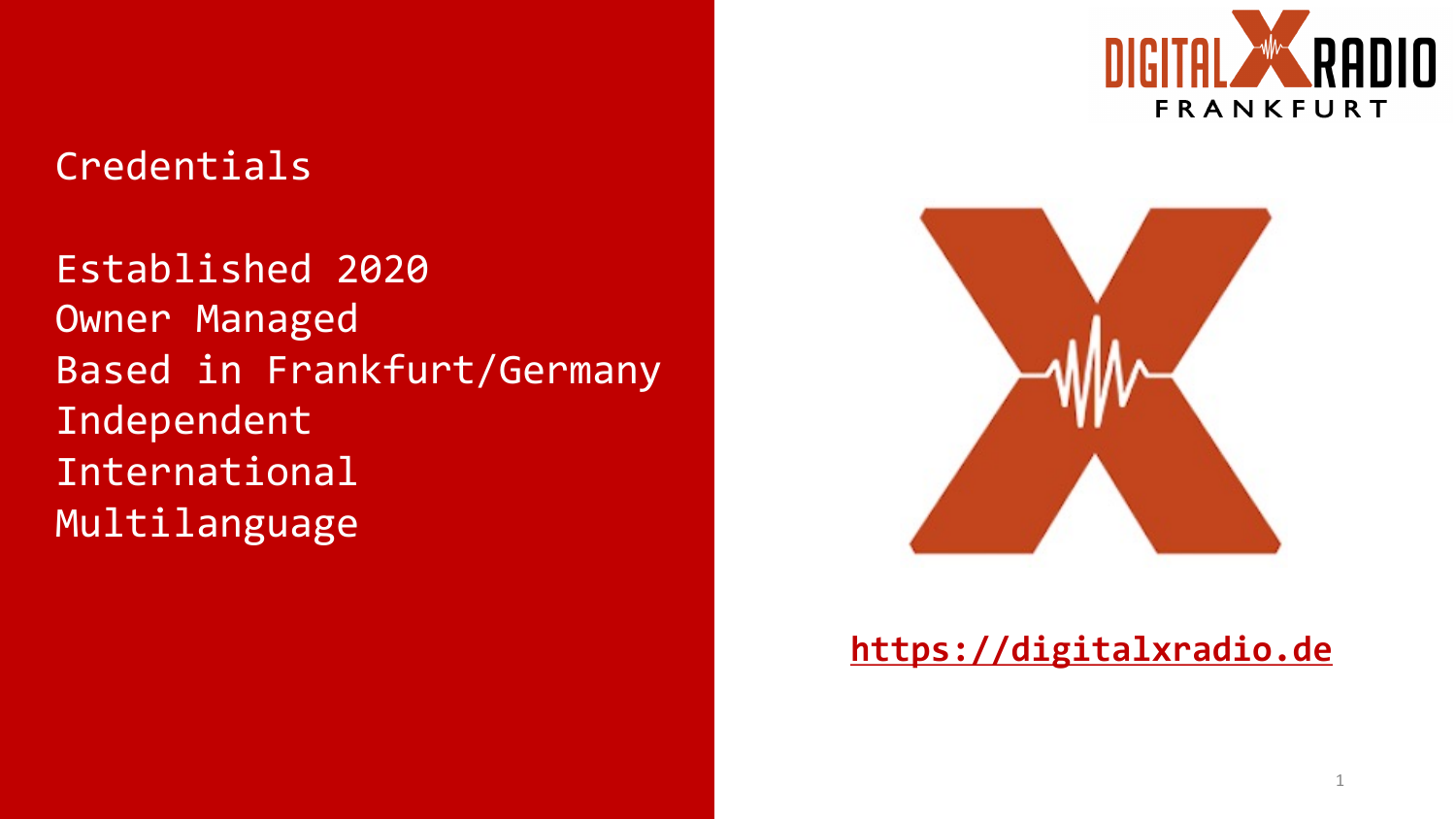**Our** KPIs

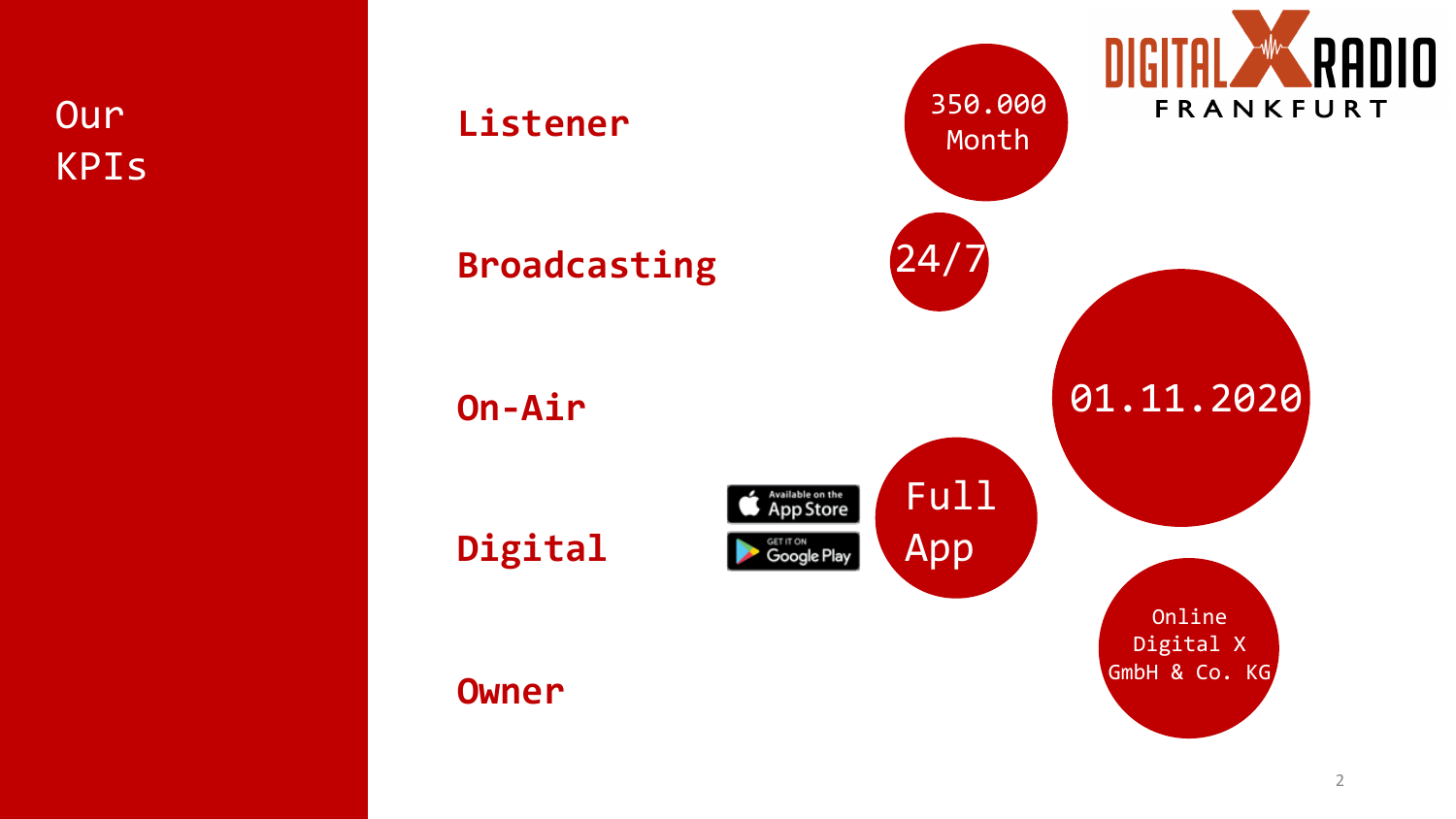Listeners from the beginning by day



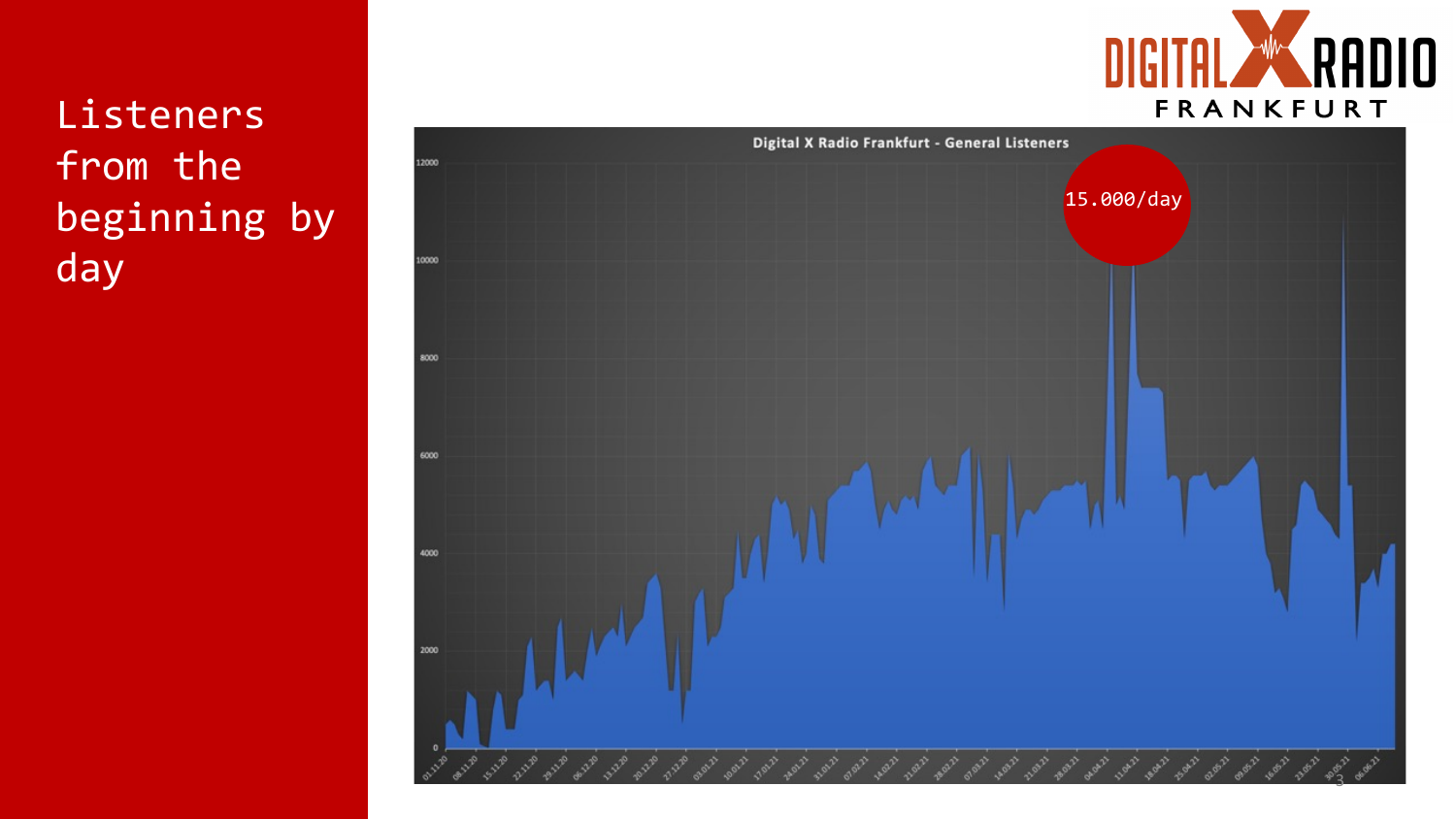# Listeners from the beginning by month



DIGITAL WARADIO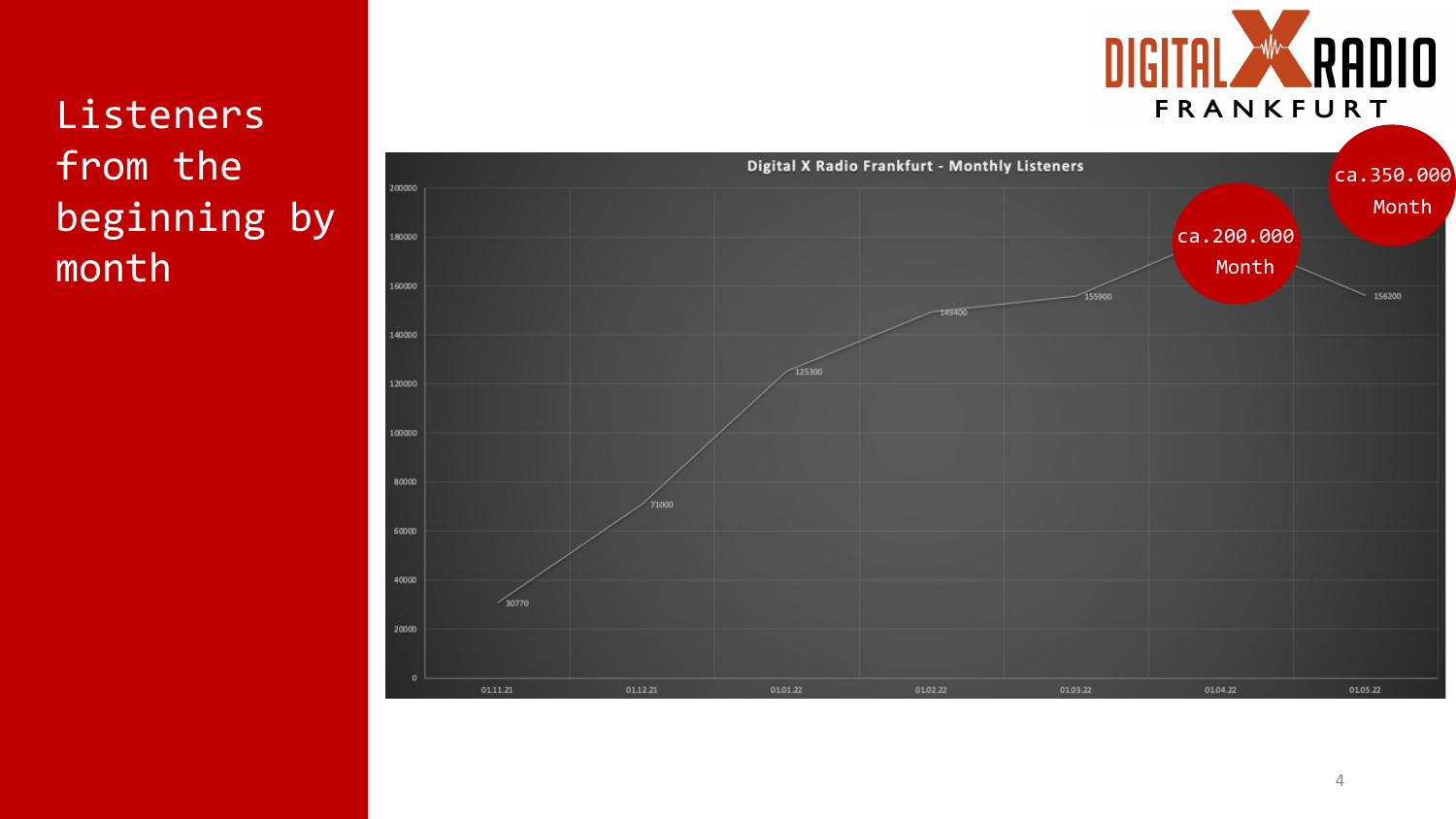

## DJs

- EDM
- Electronic
- Music
- House
- Techno
- Melodic Techno

**DJs played on Digital X Radio Frankfurt**

Charlotte de Witte (IG 1,9 Mio) Amelie Lens (IG: 1,7 Mio) Robin Schulz (IG: 574.000) Ellen Allien (IG: 482.000) Anna (IG: 309.000) Nore en Pure (IG: 292.000) Lari Luke (IG: 197.000) Lovra (IG: 68.600) Felix Kröcher (IG: 61.400) Ibiza Live Radio (IG: 17.100)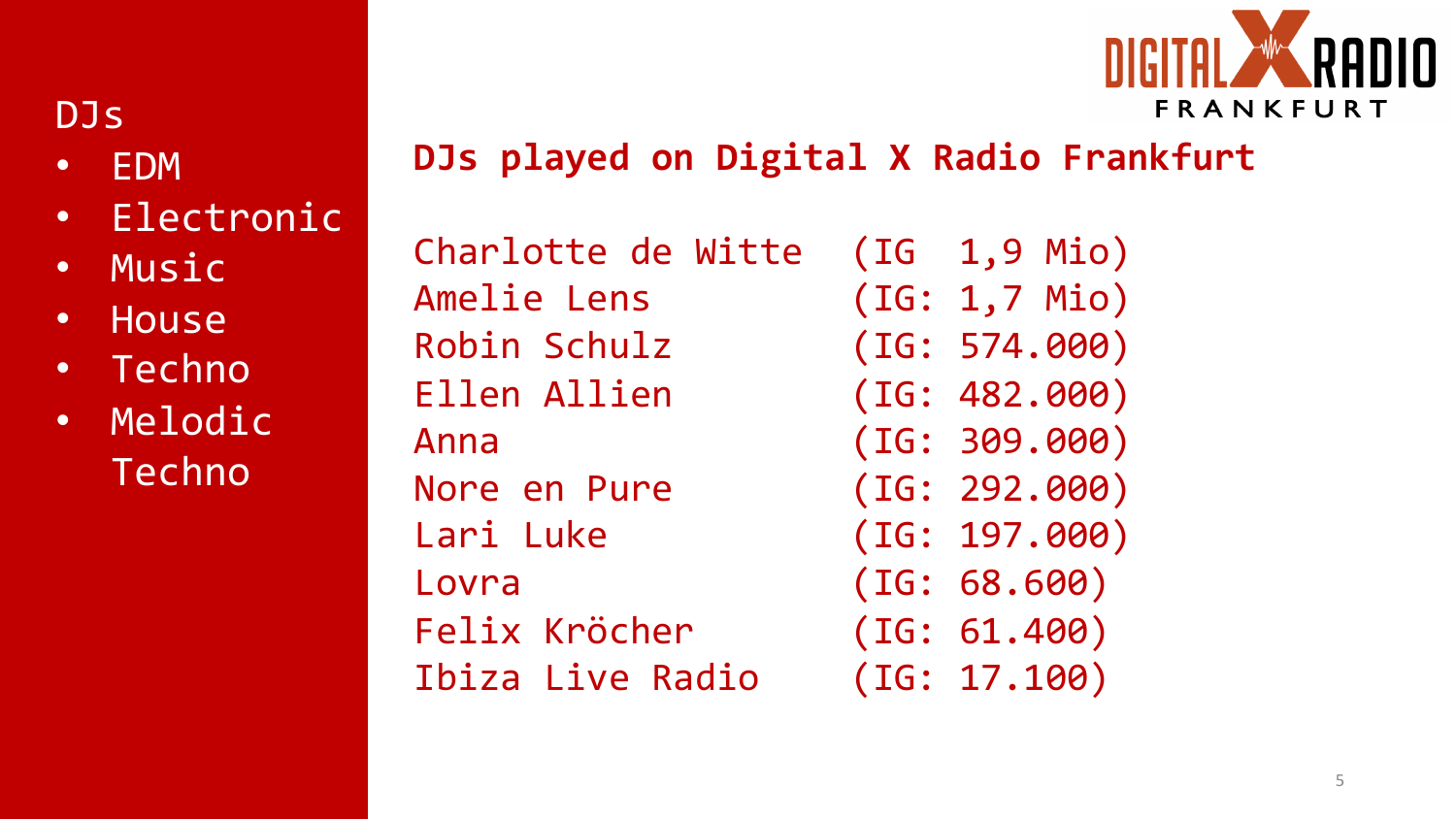

### Collaboration

## **Artist Management on Digital X Radio Frankfurt retagged**

Playground UK (IG: 716.000) BPitch Berlin (IG: 37.400) Gibson Club (IG: 26.000) Ibiza Live Radio (IG: 17.100) Stefan Dabruck (IG: 7.354) SDM Management (IG: 4.367)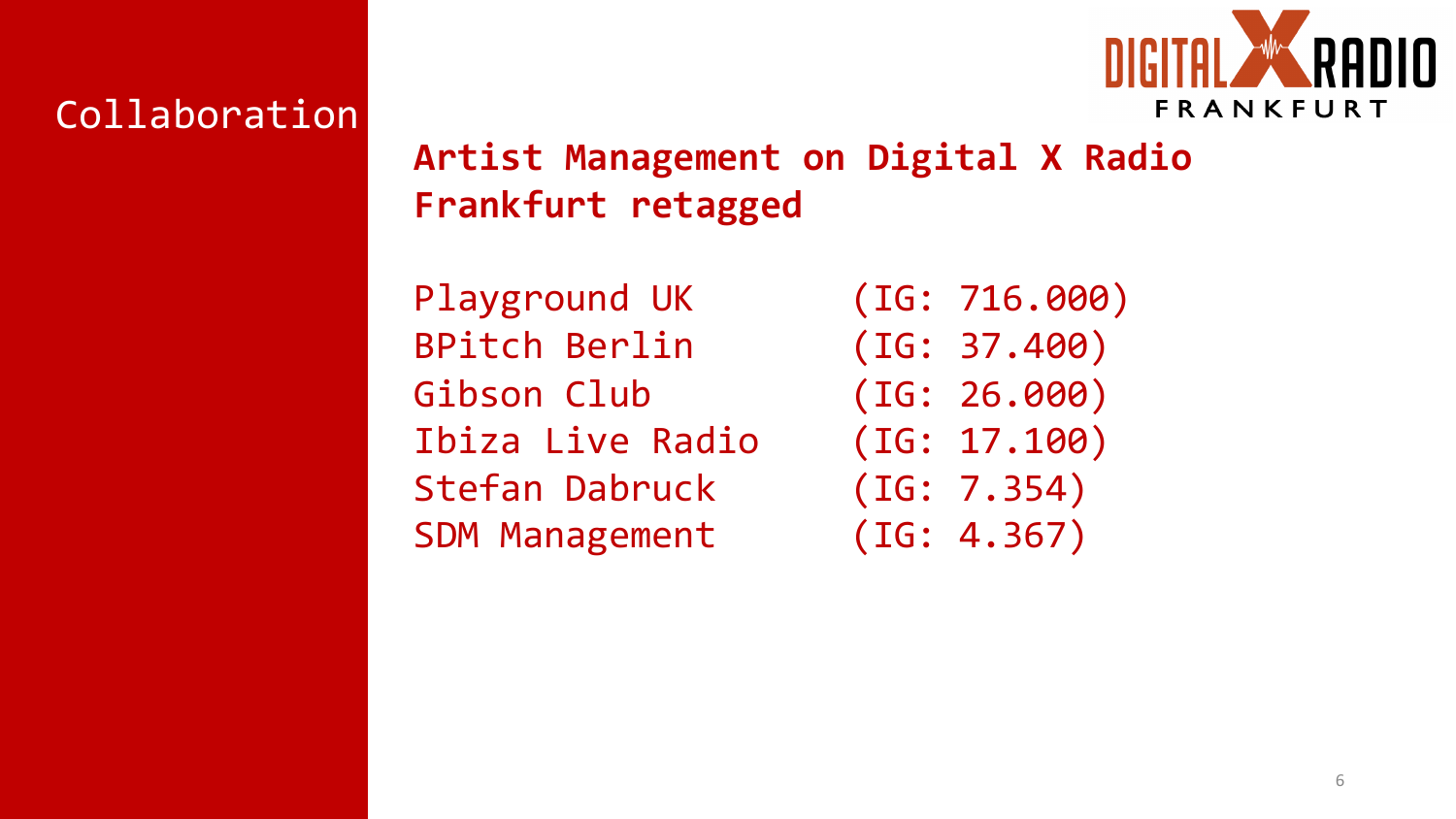

# Demography

| Letzte 90 Tage $\vee$      | 12. Aug. - 9. Nov. |              | Letzte 90 Tage $\vee$      | 12. Aug. - 9. Nov.    | Geschlecht             |                   |    |    |                   |    |
|----------------------------|--------------------|--------------|----------------------------|-----------------------|------------------------|-------------------|----|----|-------------------|----|
| Alter<br>of your followers | Alle Männer Frauen |              | Alter<br>of your followers | Alle Männer Frauen    |                        |                   |    |    |                   |    |
| $13-17$                    |                    | 6%           | $13 - 17$                  | 2,6%                  |                        | 64.9%<br>· Männer |    |    | 35.1%<br>· Frauen |    |
| $18 - 24$                  |                    | 16,3<br>$\%$ | $18-24$                    | 13,9<br>$\%$          |                        |                   |    |    |                   |    |
| $25 - 34$                  |                    | 31,3<br>$\%$ | $25 - 34$                  | 25,6<br>$\frac{0}{0}$ |                        |                   |    |    |                   |    |
|                            |                    | 23,8         | $35 - 44$                  | 23%                   |                        |                   |    |    |                   |    |
| $35 - 44$                  |                    | $\%$         | $45 - 54$                  | 26,5<br>$\%$          | <b>Aktivste Zeiten</b> |                   |    |    | Stunden Tag       |    |
| $45 - 54$                  |                    | 17,8%        | $55 - 64$                  |                       |                        |                   |    |    |                   |    |
| $55 - 64$                  |                    | 3,2%         |                            | 5,6%                  |                        |                   |    |    |                   |    |
| $65+$                      |                    | 1,5%         | $65+$                      | 2,6%                  | Mi<br>Do               | Fr                | Sa | So | Mo                | Di |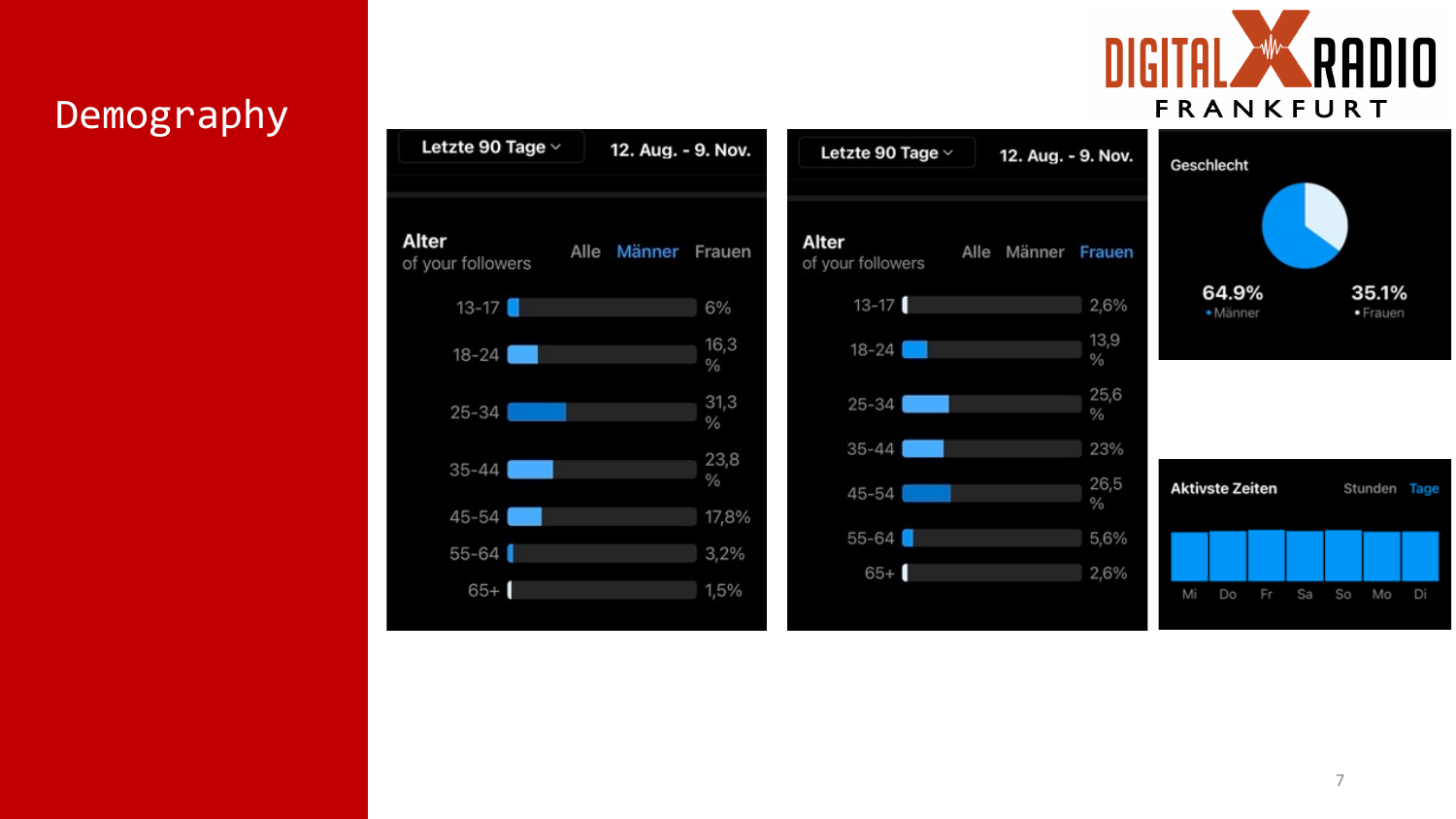### Demography



| Letzte 90 Tage $\vee$                             | 12. Aug. - 9. Nov. |              |  |  |  |
|---------------------------------------------------|--------------------|--------------|--|--|--|
|                                                   |                    |              |  |  |  |
| <b>Beliebteste Standorte</b><br>of your followers | Städte Länder      |              |  |  |  |
| Deutschlan<br>d                                   |                    | 36,5<br>%    |  |  |  |
| <b>USA</b>                                        |                    | 29,4<br>$\%$ |  |  |  |
| Indien                                            |                    | 10,7<br>$\%$ |  |  |  |
| Österreich                                        |                    | 2,5%         |  |  |  |
| Indonesien                                        |                    | 1,9%         |  |  |  |

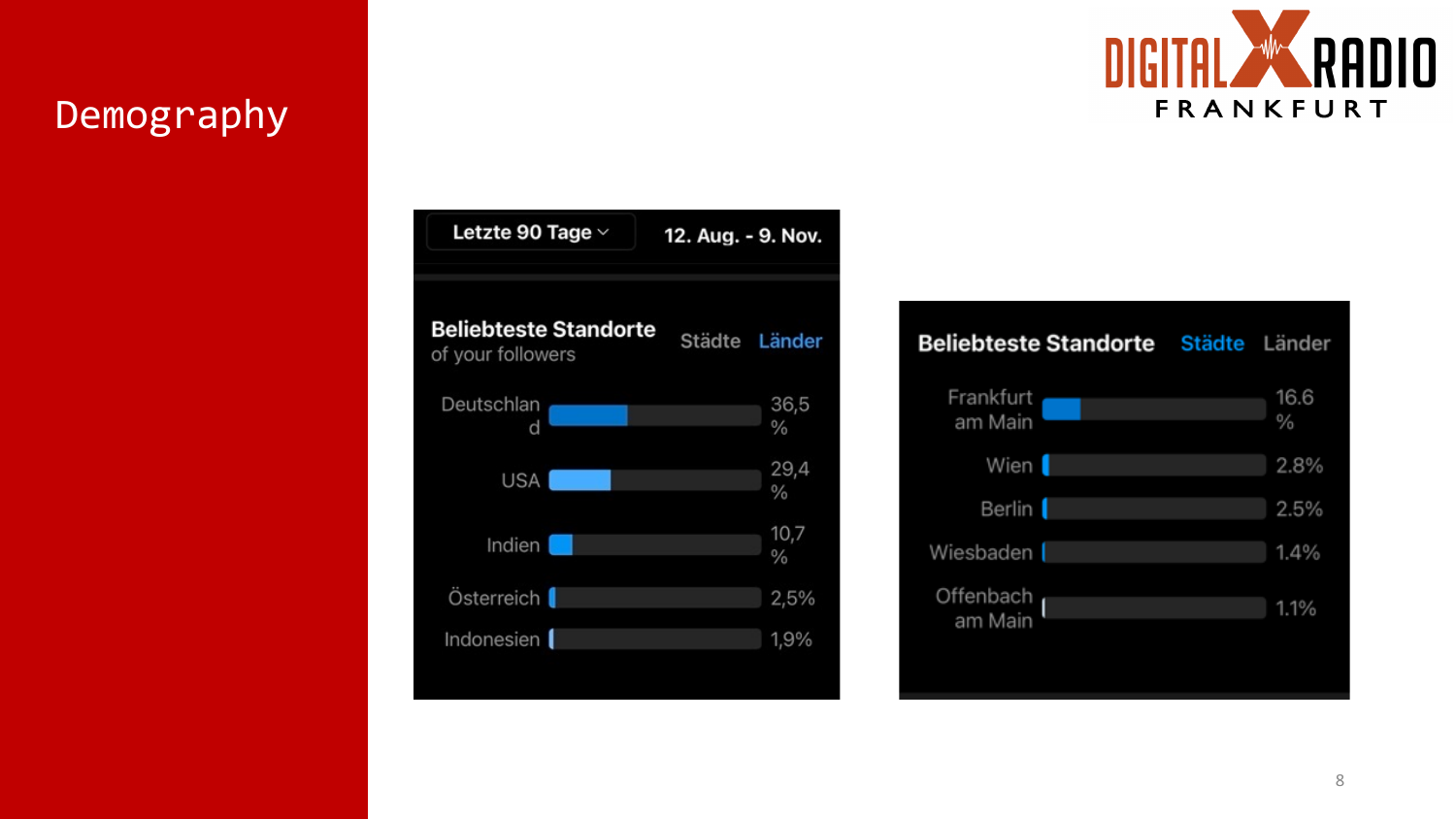

#### DJ Set Promo

#### **Pay to Play**

DJ Set Wednesday: 150 Euro/net. DJ Set Friday: 250 Euro/net. DJ Set Saturday: 500 Euro/net.

Release Promo 1 Track: 100 Euro/net. Release Promo EP: 300 Euro/net.

Podcast Production: 200 Euro/net.

Banner on App (1 Week): 250 Euro/net Banner on App (1 Month): 750 Euro/net.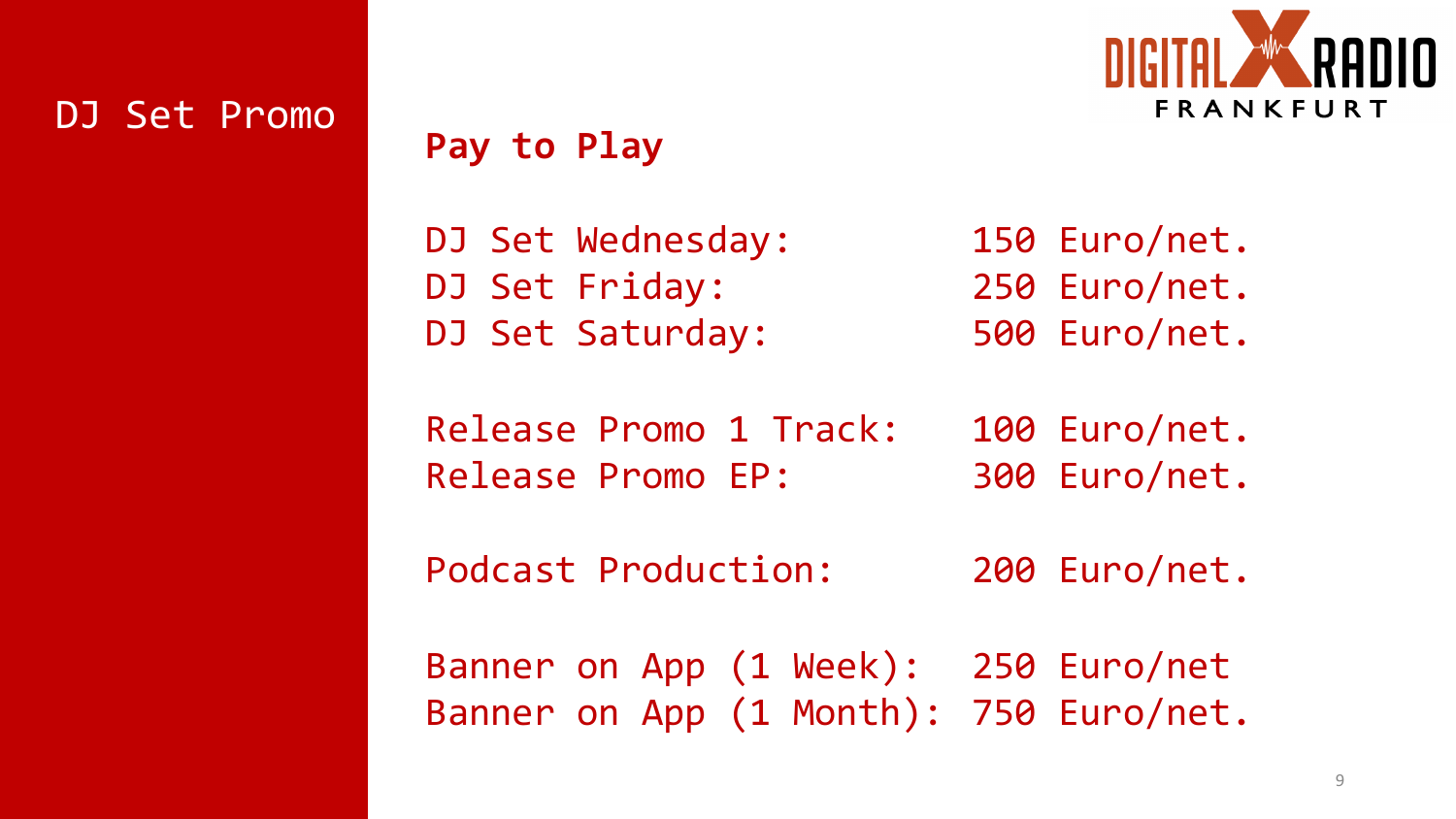

DJ Set Promo Reach

#### **DJ Sets - Reach**

- DJ Set Wednesday: The up to 10.000 List.
- 
- DJ Set Saturday: up to 50.000 List.

DJ Set Friday: up to 20.000 List.

Podcast Production: up to 10.000 List.

Banner on App (1 Week): 100.000 Views Banner on App (1 Month): 400.000 Views The Clicktroughrate (CTR) is up to 50%!

**Hosted Promotion:** We will share all requests to the artists.

**Social Media:** Artist will be present on our Social Media Channels, like Instagram, Facebook. Extra booking for Podcast and Banner promotion necessary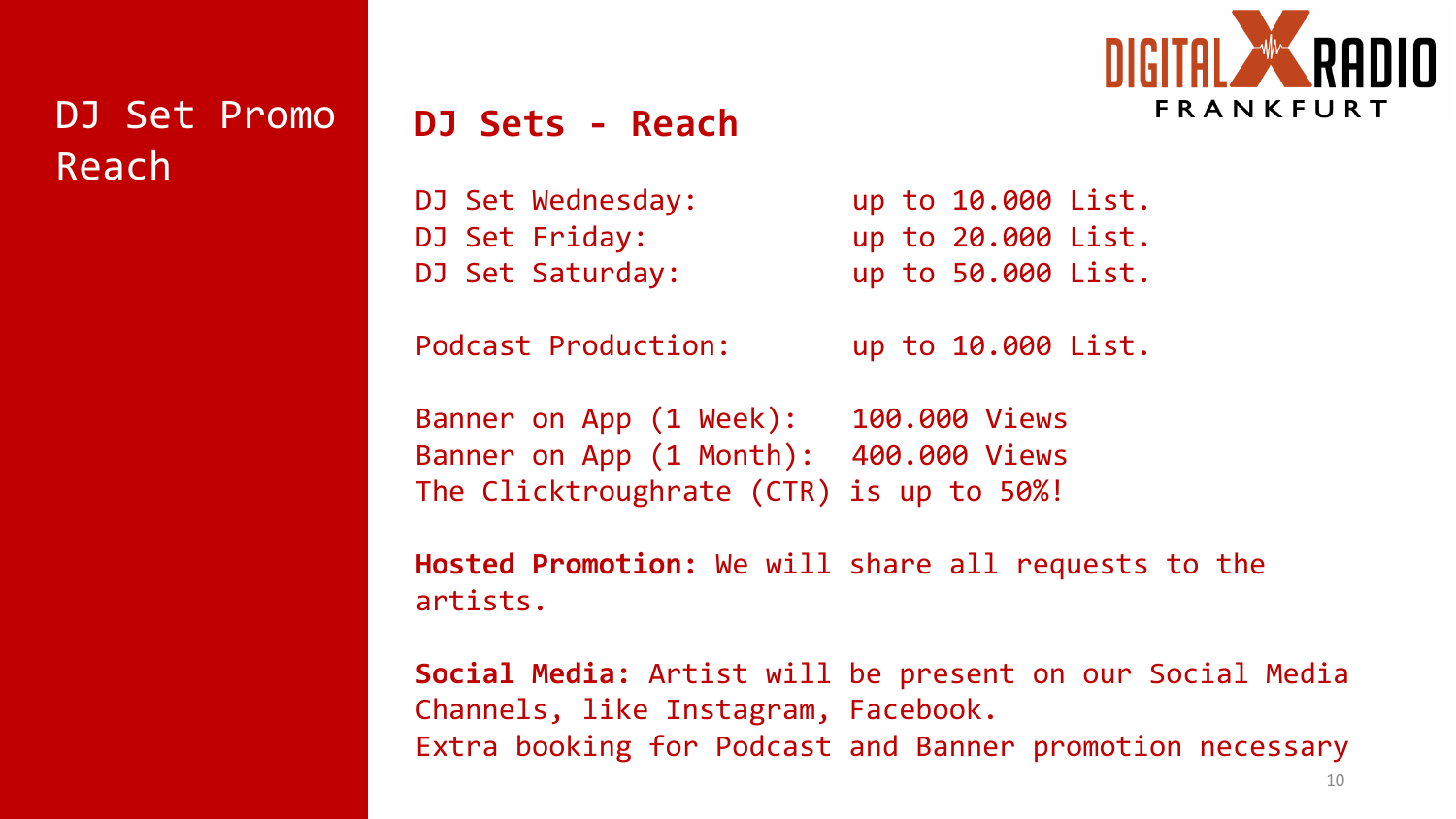Media Booking Display

#### **App**

• **Banner on top 2.500 €/net. Week**



- **350.000 Listeners / Month**
- **80.600 Listeners / Week**

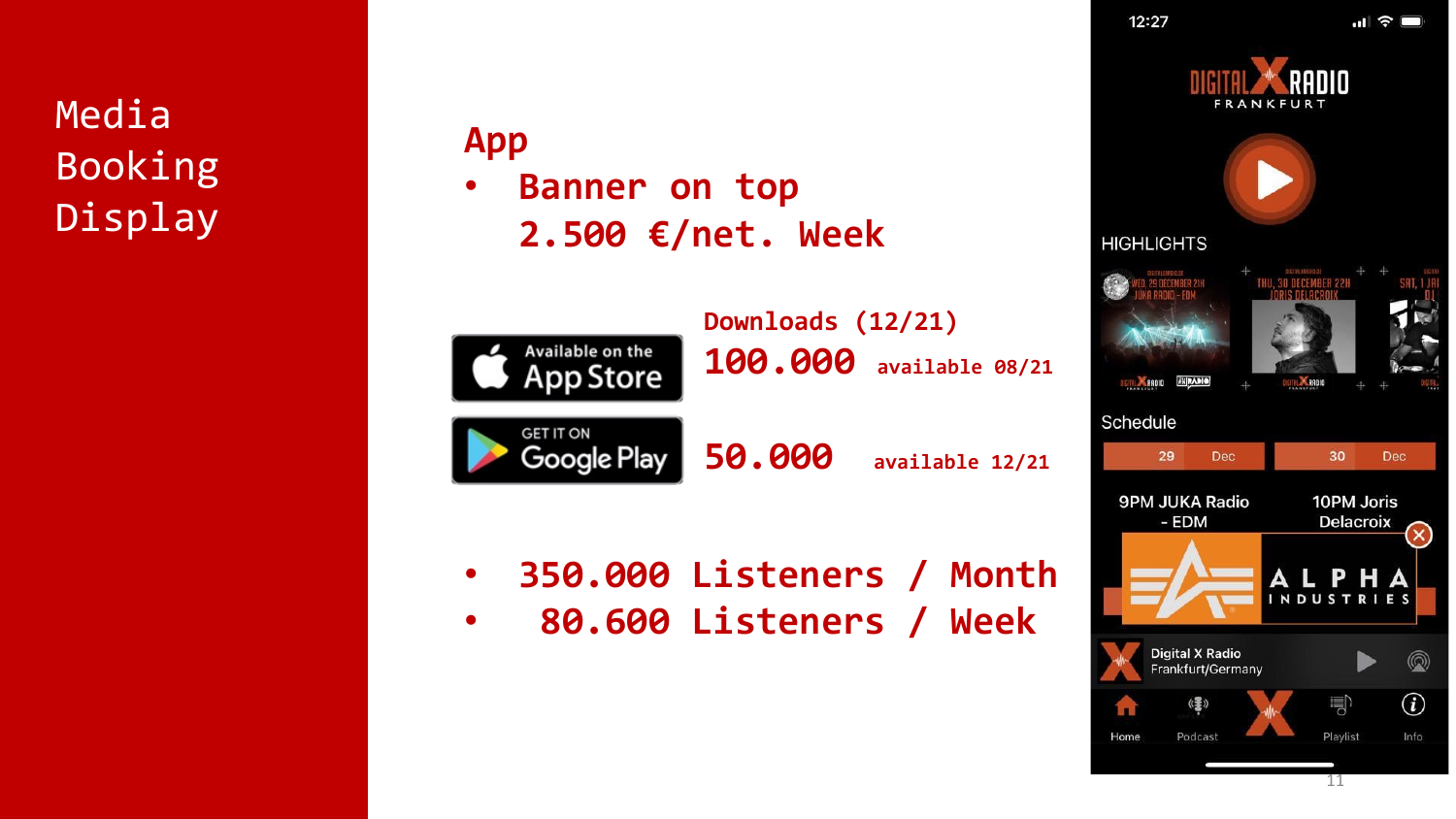Media Booking Display

FRANKFURT **Podcast Presentation(Sticky) 500 Euro/net.**

#### **Instagram**

- **Post (Sticky) 200 €/net.**
- **Story (temporary) 300 €/net.**
- **Reel (temporary) 300 €/net.**
- 

### **Website**

• **Banner in Highlights 300 €/net.**

# **App**

• **Banner on top 2.500 €/net. Week**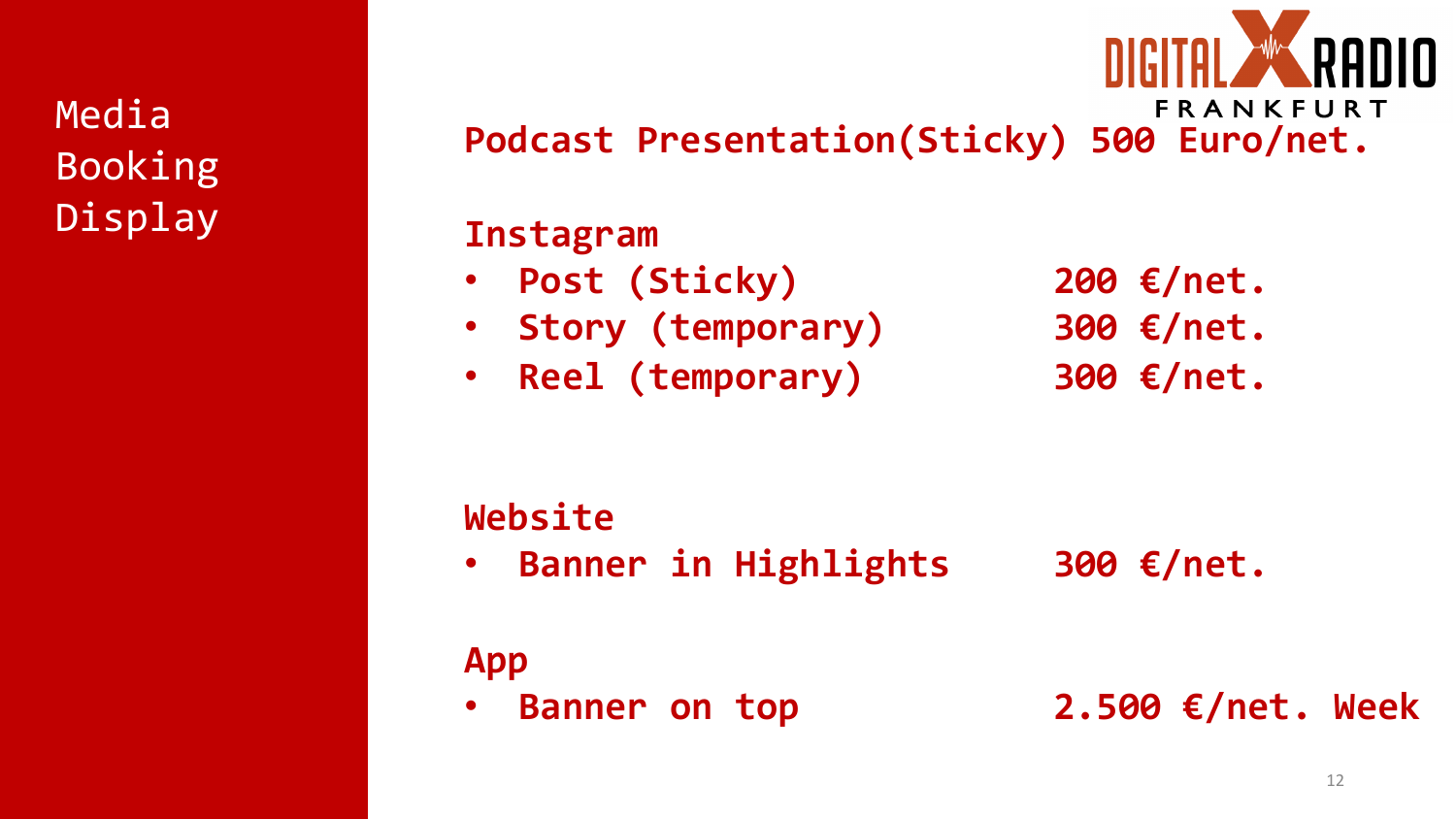Media Booking Display

### **Including**



- **Story on Instagram and Facebook (promo)**
- **Banner on**
- **Banner on Website (not available now)**
- **Reach: 350.000 Listeners / Month 800.000 Impressions / Month**
- **Target Audience: 18-24 8,8 % 24-34 29,7% 35-44 29,7% 45-54 22,5% 55-64 4,6 %**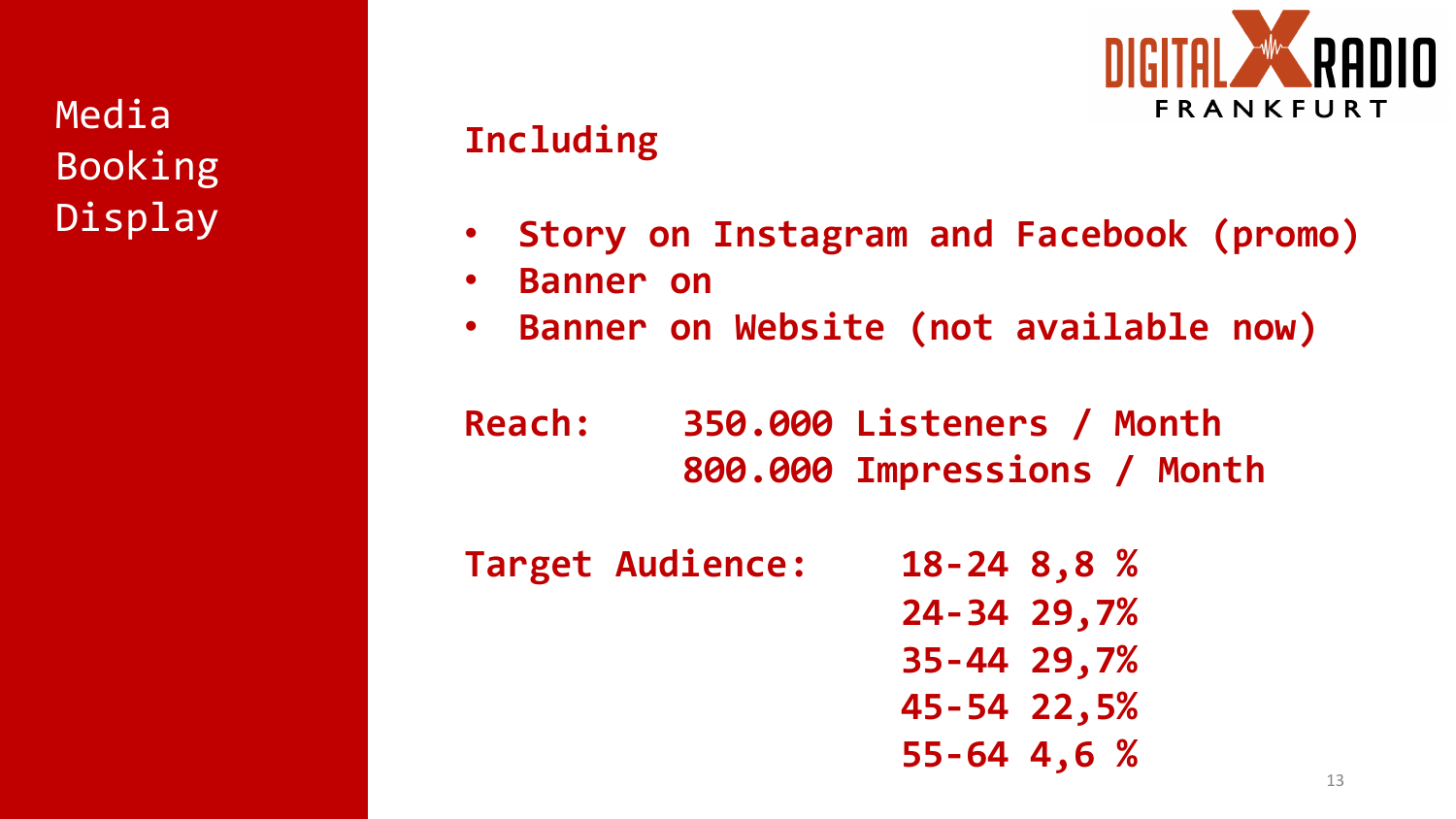Media Booking Audio

**Podcast Presentation 500 Euro/net.**

**Brand Ads 08.00–19.00 100 Euro/net. 3 x Hour = 33 x Period**

**Brand Ads 19.00-01.00 200 Euro/net. 3 x Hour = 21 x Period**

**3 x Hour = 54 x Day**

**FRANKFURT** 

**Brand Ads Complete Day 250 Euro/net.**

**Minimum booking 5 periods/days**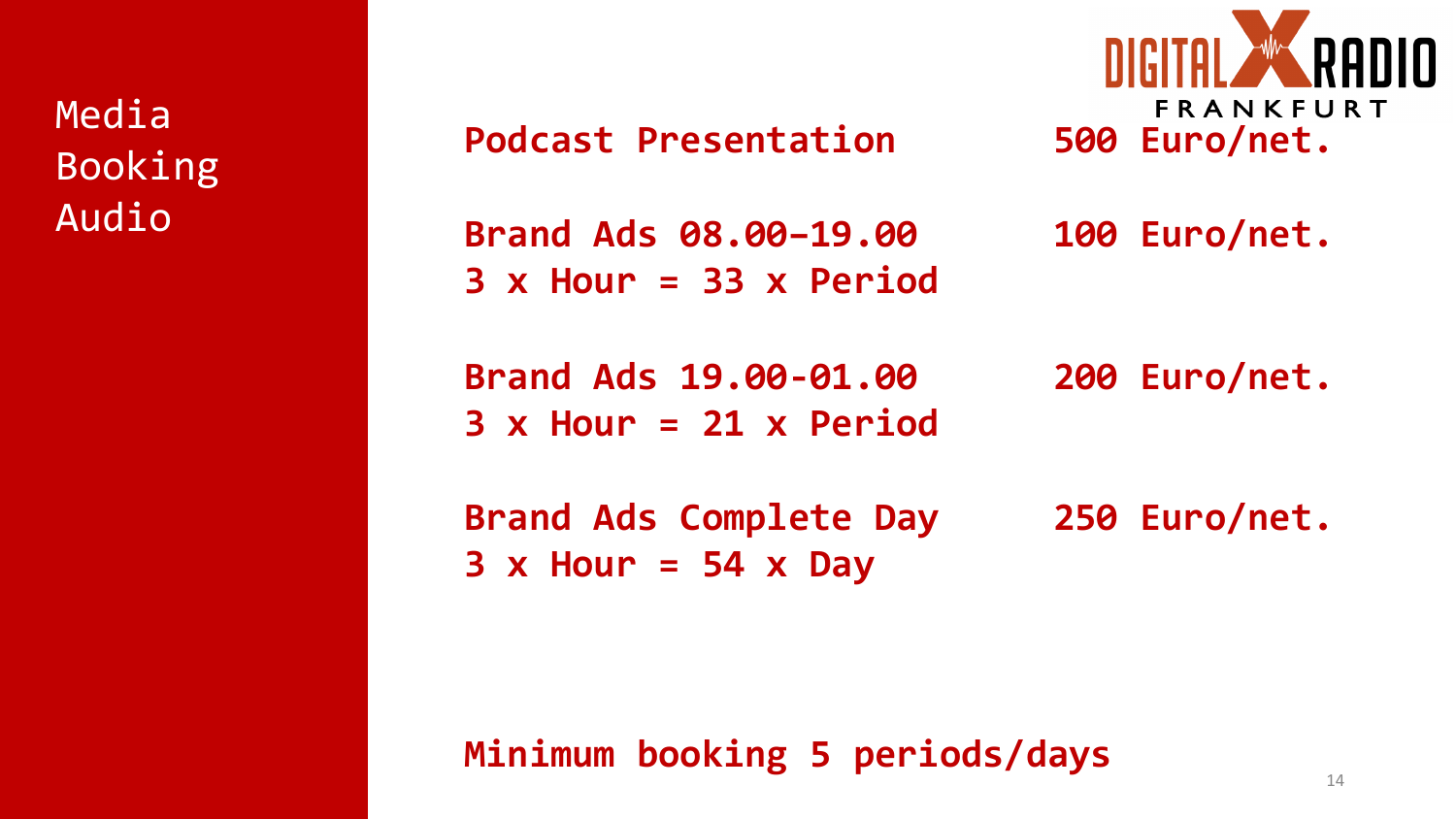Media Booking Audio

**Generic Ads 08.00-19.00 200 Euro/net. 3 x Hour = 33 x Period**



**Generic Ads 19.00-01.00 300 Euro/net. 3 x Hour = 21 x Period**

**Generic Ads Complete Day 400 Euro/net. 3 x Hour = 54 x Day**

**Minimum booking 5 periods/days**

**Jingle Production 200 Euro/net.**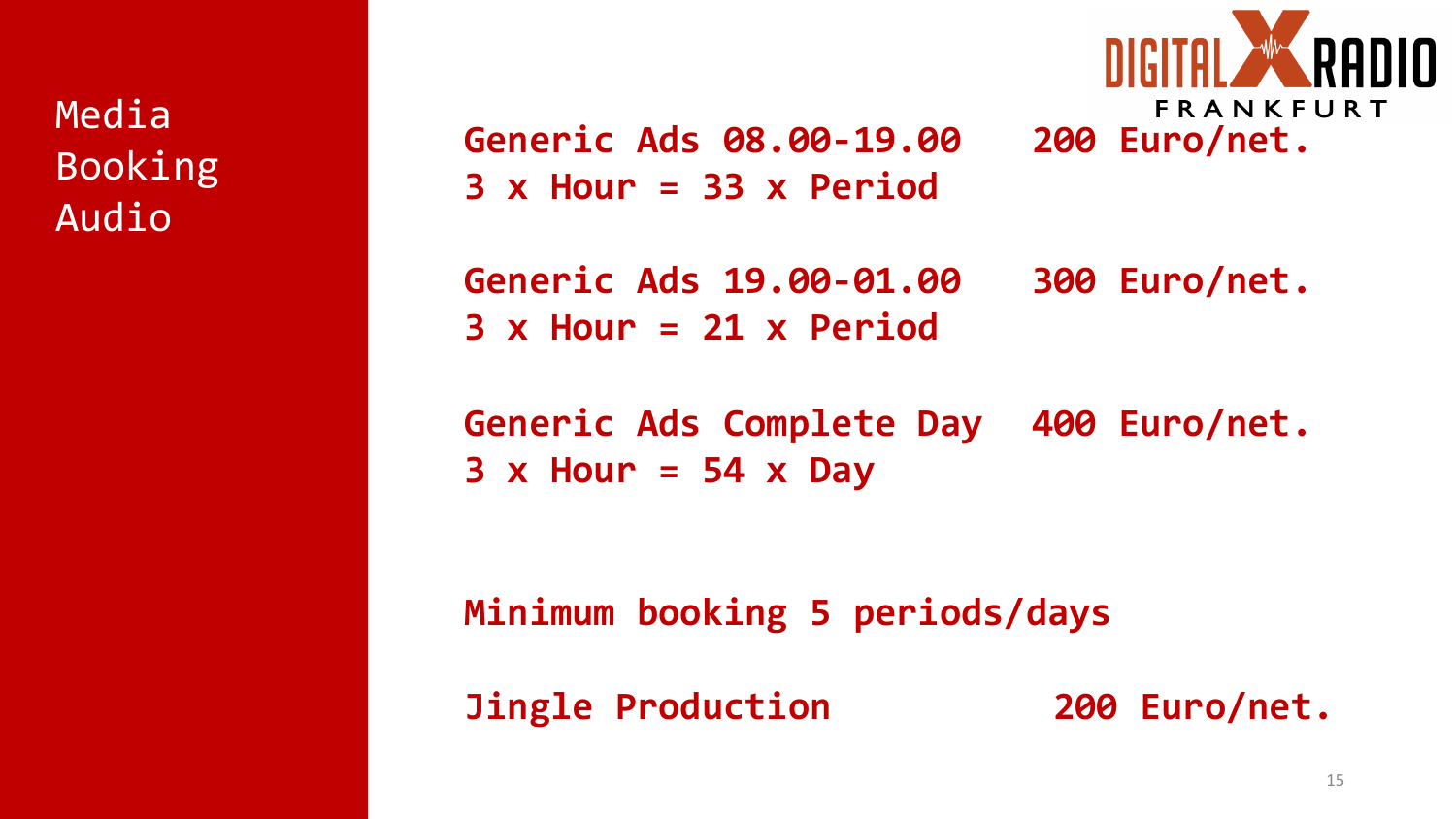Media Booking Audio



# **Including**

• **Audio Jingels on period/day booking**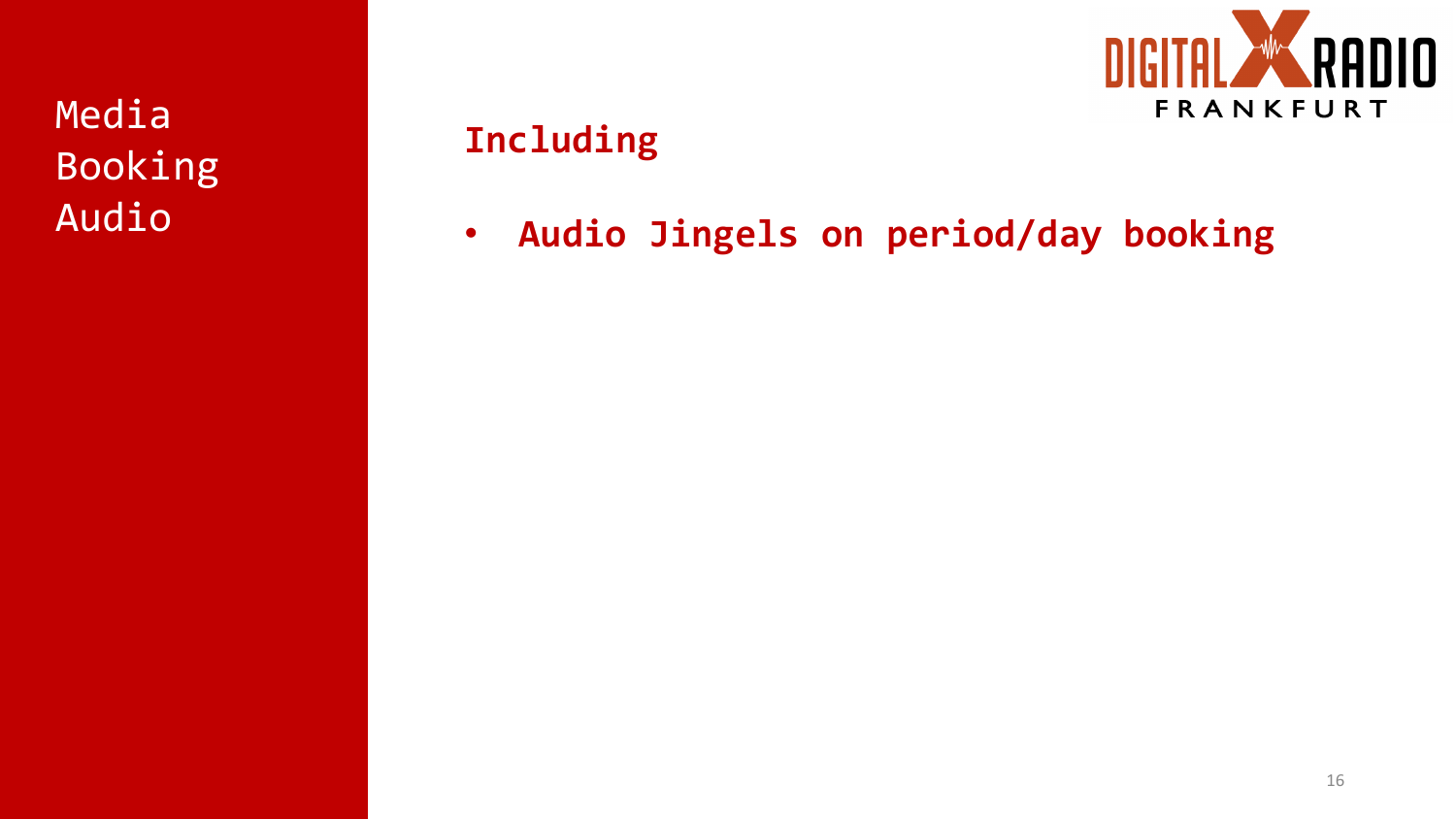# DJ Set Promo Delivery

**DJ Sets - Delivery**

By Wetransfer latest 3 D to info@digitalxradio.de